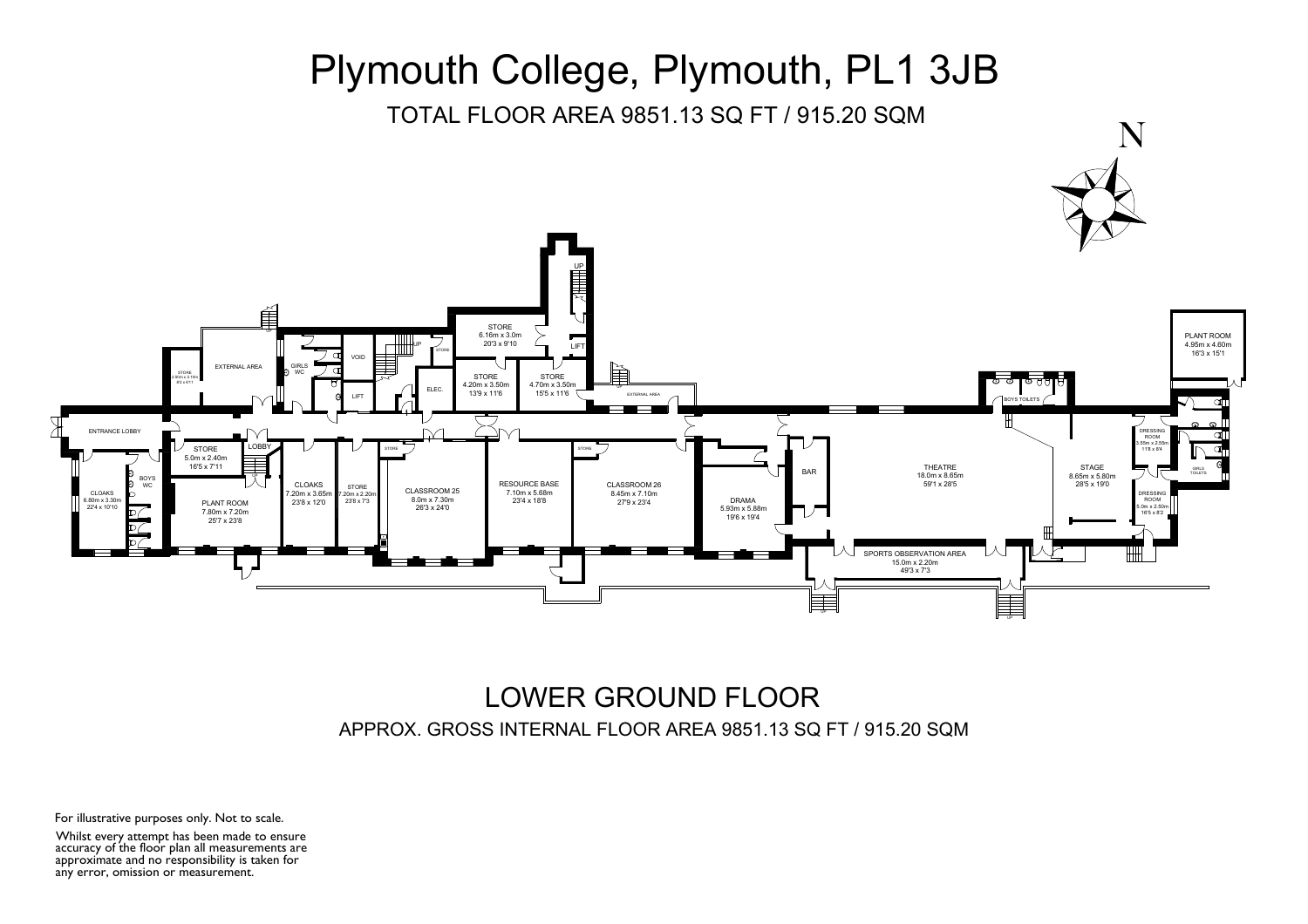

#### GROUND FLOOR APPROX. GROSS INTERNAL FLOOR AREA 14905.86 SQ FT / 1384.80 SQM

For illustrative purposes only. Not to scale.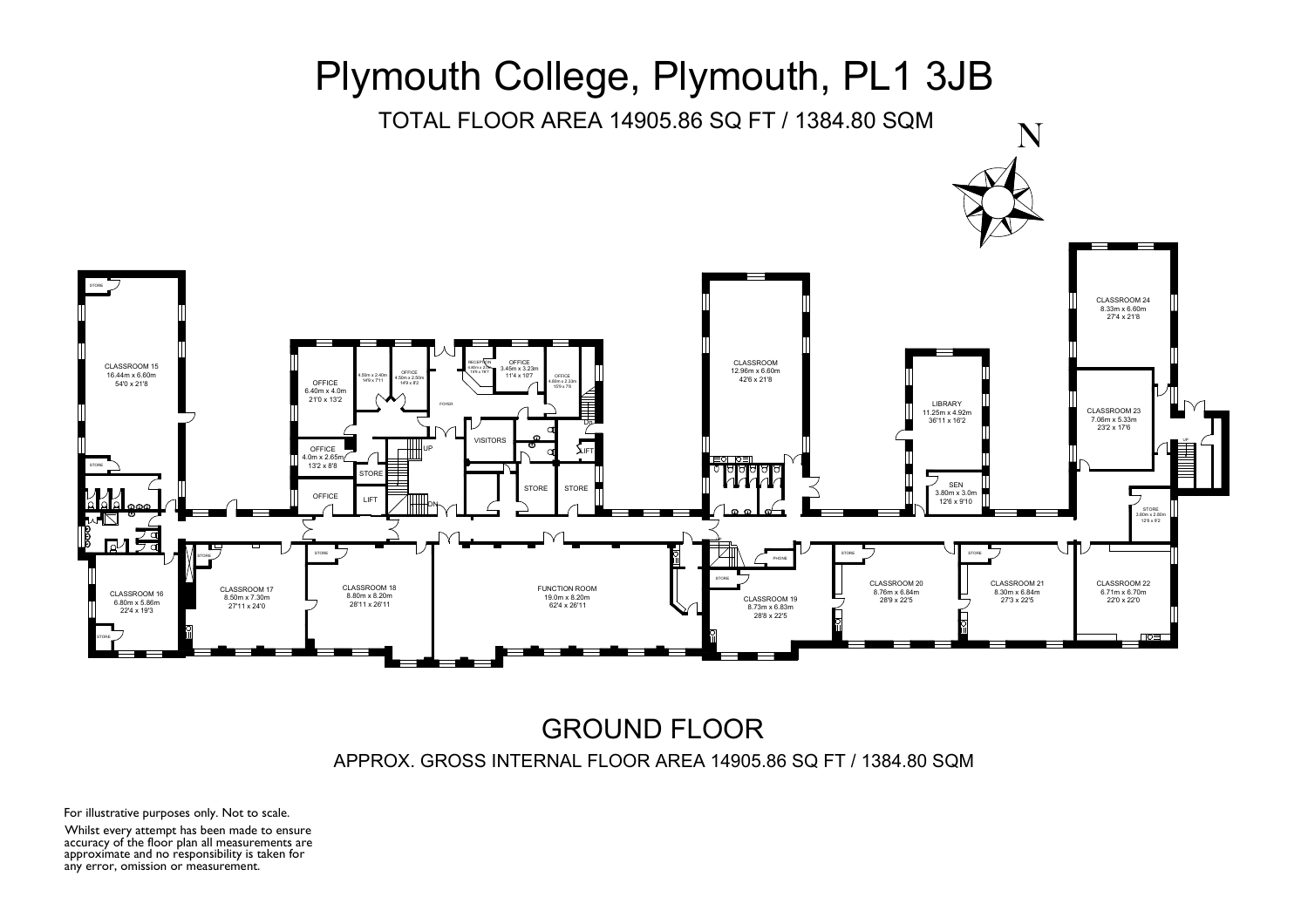

### FIRST FLOOR APPROX. GROSS INTERNAL FLOOR AREA 14905.86 SQ FT / 1384.80 SQM

For illustrative purposes only. Not to scale.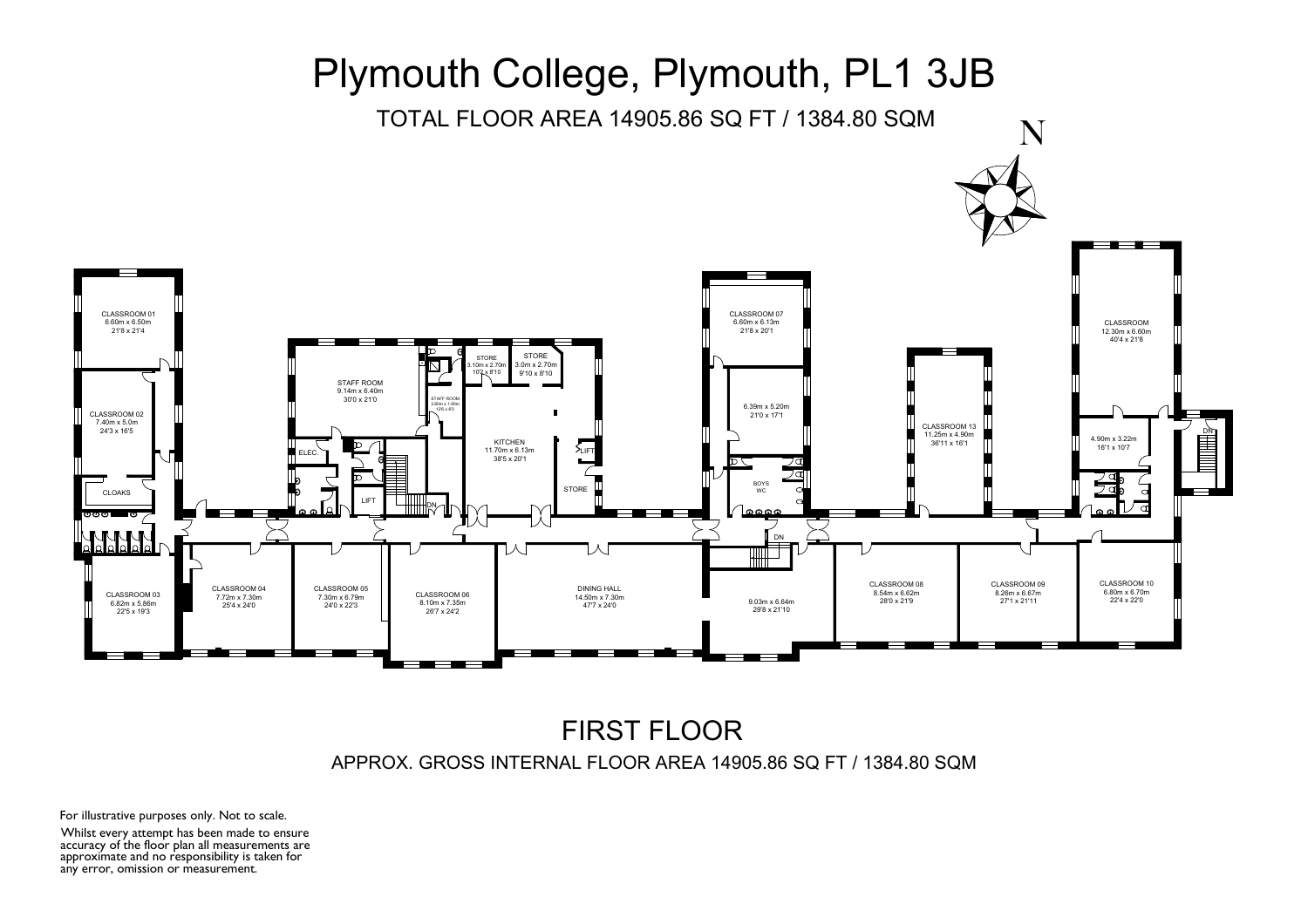# Sports Hall, Plymouth College, Plymouth, PL1 3JB

TOTAL FLOOR AREA 7602.55 SQ FT / 706.30 SQM



APPROX. GROSS INTERNAL FLOOR AREA 7602.55 SQ FT / 706.30 SQM



For illustrative purposes only. Not to scale.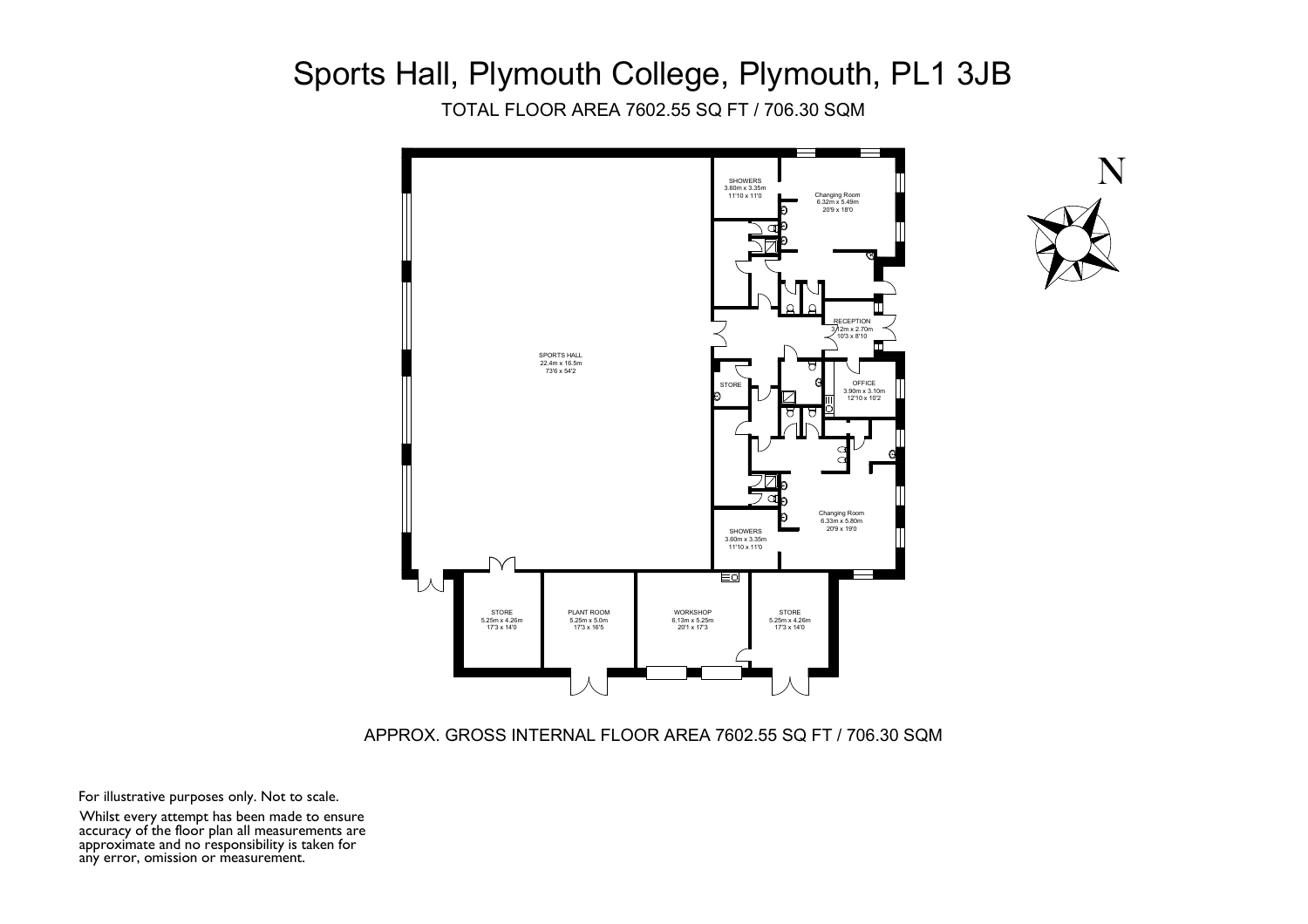

APPROX. GROSS INTERNAL FLOOR AREA 600.62 SQ FT / 55.80 SQM

For illustrative purposes only. Not to scale.